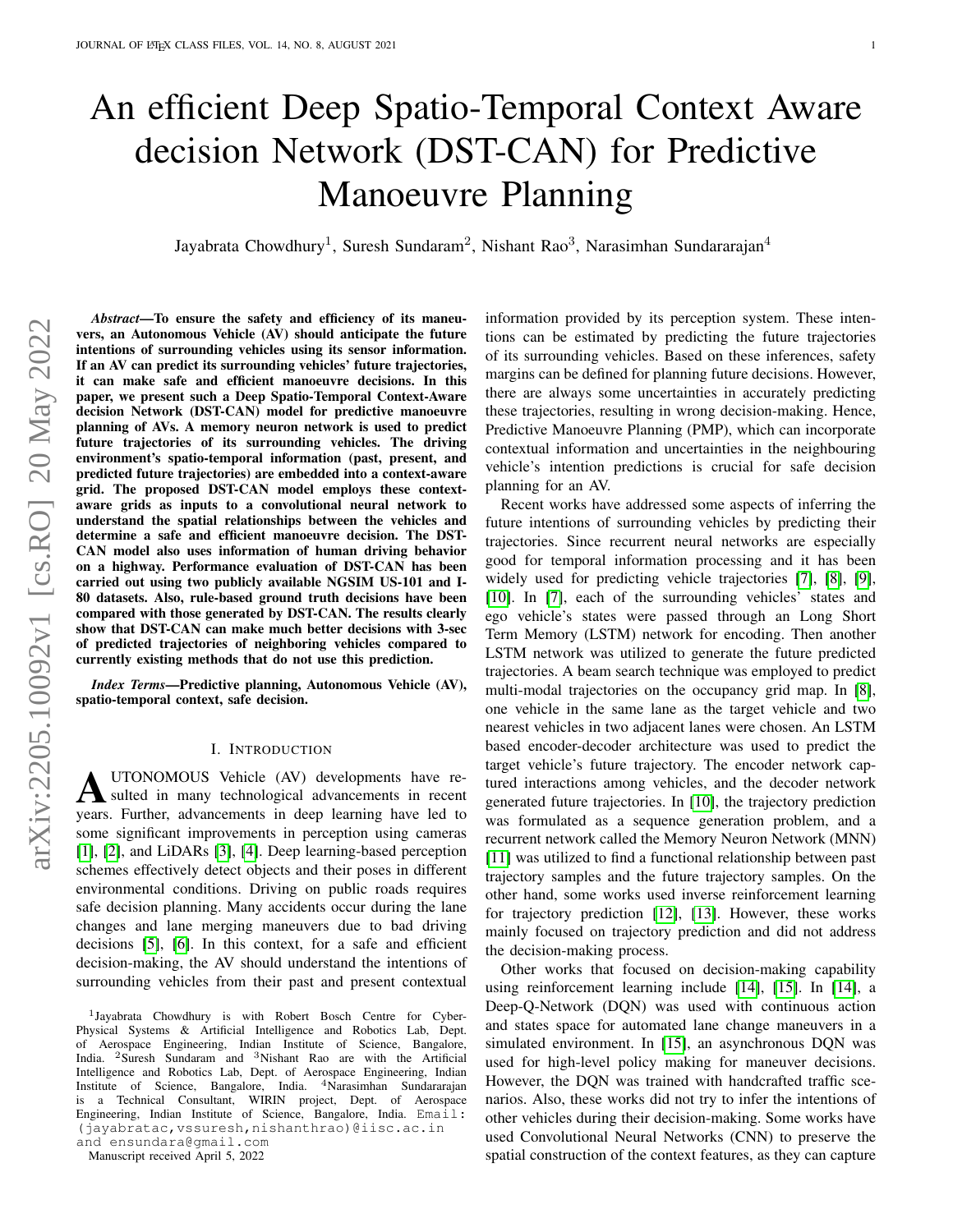spatial relationships in an efficient manner. In [\[16\]](#page-9-15), a CNNbased lane change intention prediction framework was used in a model predictive controller. It used a sequence of simplified bird's eye view images to indicate other vehicles present in this context and then determined their lane change intention probabilities. However, it did not incorporate the temporal relationships between vehicles to infer their manoeuvre intentions. Recently in [\[17\]](#page-9-16), the spatial and temporal relationships among the surrounding vehicles is combined for decisionmaking. Here, LSTM network is used to encode the past trajectory information of the ego vehicle and its surrounding vehicles. LSTM states corresponding to the spatial positions of the surrounding vehicles w.r.t (the distance from) the ego vehicle are used to construct a social tensor. Since this social tensor has spatio-temporal relationships, a CNN was used to pool out (from [\[18\]](#page-9-17)) the spatial interaction features of the vehicles to identify the lateral and longitudinal manoeuvre decisions. In [\[19\]](#page-9-18) a CNN was used for finding the correlations between the spatial and temporal information of surrounding vehicles. Aforementioned works uses only the past information for manoeuvre prediction and did not consider the future intentions of neighbour vehicles. Hence, there is a need to develop a PMP approach that considers both past and future spatio-temporal context information to predict the manoeuvre decision that is safe, fuel-efficient, and follows traffic rules.

In this paper, a novel approach called the Deep Spatio-Temporal Context-Aware decision Network (DST-CAN) is proposed to overcome the above-mentioned shortcomings in the predictive planning approach. The proposed approach has three major blocks: Perception block, spatio-temporal context generator block, and decision engine block. It is assumed that a state-of-the-art perception block will provide positions of surrounding vehicles for previous time steps. Hence, the publicly available real-world highway traffic data sets are used to construct the spatio-temporal context information by context generator block. From the dataset, context information is extracted as an occupancy grid map around the ego vehicle. To understand the surrounding vehicles' intentions, the future trajectories of those vehicles are predicted using a memory neural network [\[11\]](#page-9-10). MNN is used to predict look-ahead trajectories of vehicles in the neighbourhood. A probabilistic occupancy map (POM) is then created from these predicted trajectories. The past occupancy grid maps and the predicted POMs are then combined to form a spatio-temporal contextaware grid. This spatio-temporal context-aware grid map has both spatial and temporal information. The decision engine then processes the spatio-temporal grid map to decide on the manoeuvre to be taken by the ego vehicle at every instant. It has been found that there are many scenarios where the human drivers' decisions are not safe and efficient. Those actions also do not satisfy common traffic rules for driving. Hence, ground truth decisions based on traffic rules are generated for comparative analysis. The publicly available NGSIM traffic dataset has been used for the performance evaluation of DST-CAN. Two models of the DST-CAN are trained based on human driving decisions and ground truth decisions. From the study on the different prediction horizons, it has been found that a 3 seconds prediction horizon gives better results than

1 or 5 seconds prediction horizon. The performance DST-CAN is compared with the state-of-the-art interaction aware model (CS-LSTM) [\[17\]](#page-9-16) for both human decision data and ground truth decision data. The results clearly show that DST-CAN has an improvement of 21.15% for lateral decisions and 12.12% for longitudinal decisions compared to CS-LSTM. The results clearly show that using a future trajectory-based context grid helps DST-CAN determine an efficient predictive manoeuvre prediction models for AV.

The paper is organized as follows: Section II describes the procedure for creating a spatio-temporal context-aware grid map and processing it for safe decision-making. Section III describes the simulation setup and results using the public traffic datasets. Finally, Section IV offers the conclusions from this study.

# II. DEEP SPATIO-TEMPORAL CONTEXT-AWARE DECISION NETWORK (DST-CAN) FOR PREDICTIVE MANOEUVRE PLANNING

This section describes the problem formulation for Predictive Maneuver Planning (PMP) for an autonomous vehicle. The proposed decision-making approach for an autonomous vehicle operating in a highway or urban environment is presented in this section. The approach uses a deep spatiotemporal convolutional neural network for solving the PMP problem. Before getting into the details of the above approach, the benchmark datasets used in this study are described first.

#### *A. PMP Problem Formulation*

Recent advancements in both sensing and computing technologies have increased the feasibility of an Autonomous Vehicle (AV) operation in an urban environment. One of the crucial challenges for operating a vehicle in a natural environment is to develop its capability to understand the intentions of its surrounding vehicles and then plan its path based on its own goal. The planned path should be such that the maneuvers are safe, energy-efficient, and also should follow the normal traffic rules. To understand the importance of the prediction of the neighbouring vehicle's intentions, a typical traffic scenario with an AV in operation with other non-ego vehicles (at any given time instant  $t$ ) is shown in Figure [1.](#page-1-0) The dotted circular lines indicate the sensing region of the AV. The figure shows that the AV cannot sense the

<span id="page-1-0"></span>

Fig. 1: A typical traffic situation with an autonomous vehicle in operation

static obstacles present in the top row, which influences the traffic on the left lane. The AV can detect the current and past poses of static/dynamic objects in the scene using its sensor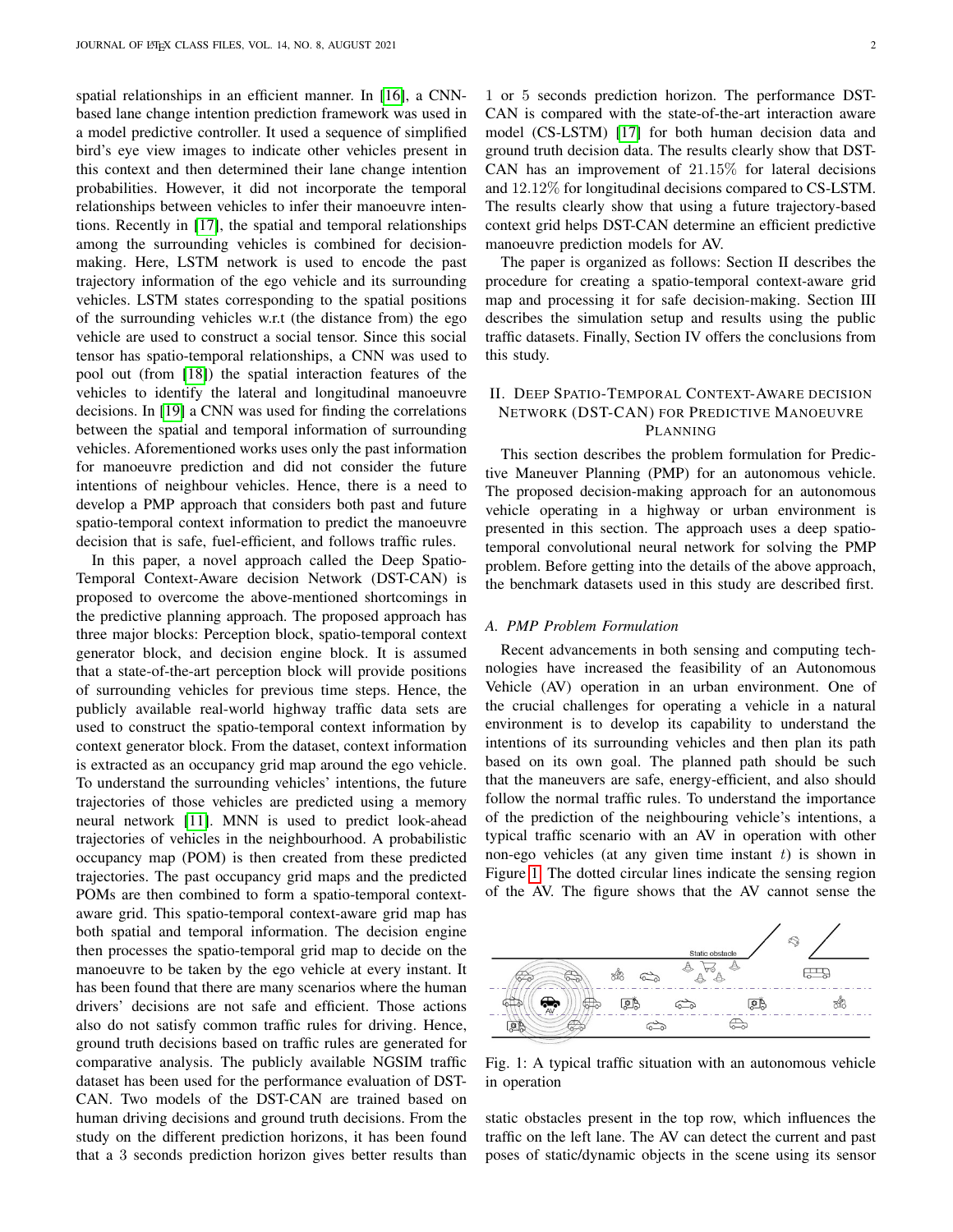information. Based on these observations, the AV needs to anticipate the neighbour's intentions (contextual information) and plan its manoeuvre accordingly. This planned manoeuvre should be safe (without colliding with other vehicles), follow the standard traffic rules, and also be energy efficient. The problem of manoeuvre planning (i.e., action taken by the AV without colliding with other objects) by understanding the intentions of its neighbours is referred to as the predictive manoeuvre planning problem. It is assumed that the AV is equipped with an algorithm that can detect the relative poses of both the static and dynamic objects. Thus, the AV has complete histories of paths traversed by the dynamic objects present at any given time and is also aware of the local map. The PMP problem is formulated based on the histories of the paths traversed by the dynamic objects present in the scene and also the local map. With the above aim, a rectangular window of

<span id="page-2-0"></span>

Fig. 2: A context region with an AV at the centre

length  $L$  and width  $W$  with the AV at the centre is considered, as shown in Figure [2.](#page-2-0) The past trajectories of the vehicles are represented with dark lines, and the predicted look-ahead trajectories of the dynamic objects (non-ego motion vehicles) are represented using dashed lines. The figure shows the path traversed by AV for the past n frames  $(P_a)$  and the estimated paths traversed by the other dynamic objects for the past  $n$ frames seen at time  $t(P<sub>o</sub>)$ . In PMP, it is important to predict the future look-ahead trajectories of the other dynamic objects  $(\hat{P}_o)$  to understand the occupancy map into which the AV will move in the near future.

$$
\begin{aligned} \{\mathbf{P}_a\} &= \{ (x_a^{-n}, y_a^{-n}), (x_a^{-n+1}, y_a^{-n+1}), \dots, (x_a^0, y_a^0) \} \\ \{\mathbf{P}_o\} &= \{ (x_{o_i}^{-n}, y_{o_i}^{-n}), (x_{o_i}^{-n+1}, y_{o_i}^{-n+1}), \dots, (x_{o_i}^0, y_{o_i}^0) \} \\ \{\hat{\mathbf{P}}_o\} &= \{ (\hat{x}_{o_i}^1, \hat{y}_{o_i}^1), (\hat{x}_{o_i}^2, \hat{y}_{o_i}^2), \dots, (\hat{x}_{o_i}^m, \hat{y}_{o_i}^m) \} \end{aligned} \tag{1}
$$

where  $i = 1, 2, ..., D$ ; D is number of dynamic objects

The ego vehicle's action space  $(A)$  analysis is essentially divided into analysis of longitudinal and lateral maneuver actions. The two decisions for the longitudinal maneuver can be either 'cruise (C)' or 'brake (B).' The lateral maneuver action has three possibilities, and it can be either 'keep the same lane' (S) or 'change to the left lane' (L), or 'change to the right lane' (R). The required actions for the AV should also be such that the motion planned by the AV is safe, energyefficient, and follow the traffic rules.

For solving the problem of PMP, at first, the intentions of surrounding vehicles are inferred from the predicted trajectories of surrounding vehicles. Then it is converted into a classification problem of deciding which decisions to take, and the classification problem is then solved. For every step, both the lateral and longitudinal manoeuvre class's probabilities have to be predicted as Lat pred =  $[P(S), P(L), P(R)]$  and Lon pred =  $[P(C), P(B)]$ . Then, the actions with the highest probabilities are chosen from these classification probabilities. In a nutshell, one can say that the PMP problem essentially consists of a trajectory prediction problem followed by a decision classification problem. For carrying out this, as a first step, one needs to encode the context information up to the current instant for the AV and then develop a model to predict the look-ahead occupancy map of the neighbouring dynamic obstacles. Next, one needs to approximate the functional relationships between the context information of the surrounding vehicles and the possible action class for the AV meeting the desired objectives. Since imitation learning [\[20\]](#page-9-19) tries to mimic the behaviour of humans in different conditions, for PMP, imitation learning from real-world traffic data has been utilized to derive this functional relationship between the context information and the action class. Before getting into the details of the method, a brief description of the traffic datasets used in this study is given next.

#### *B. Traffic Dataset Description*

In this work, the traffic data sets NGSIM I-80 and US-101 [\[21\]](#page-9-20), where the vehicle positions are given for different time frames, have been used. The two datasets consist of 45 minutes of traffic data at two different locations. Each dataset has three segments of a low, medium, and highly congested traffic data. Each segment has 15 minutes of traffic data. The datasets are sampled at  $10Hz$  implying ten frames per second. The raw dataset gives the positions of all the vehicles and vehicle ids at each time frame. As a first step, to make this raw dataset suitable for prediction purposes, the dataset has to be preprocessed. Each vehicle in the frame is represented as an ego vehicle. If a vehicle's lane id changed from the previous 4 seconds to the next 4 seconds, it was assumed that it changed its lane. From this change in the lane, the lateral manoeuvre done is recorded. Suppose the lane number decreases within this  $\pm$  4 seconds, then the vehicle changes to the left lane. Otherwise, if the lane number increases in this interval, the vehicle changes to the right lane. Also, if a vehicle's average speed over the next 5 seconds is lower than 0.8 times current speed, it is assumed that the vehicle is braking.

It has also been found that there are some scenarios where the actual decisions taken by a human driver do not satisfy common traffic rules. Hence, if only human decisions are used for learning the possible driving decisions, then the AV can also make unsafe decisions. Hence, there is a need for generating ground truth decisions for each scenario to provide for safe actions. For this reason, ground truth decisions have also been developed in this study for both datasets. More details about ground truth can be found in supplementary document.

# *C. Deep Spatio-Temporal Context-Aware decision Network*

This paper presents a Deep Spatio-Temporal Context-Aware decision Network referred to as DST-CAN to predict the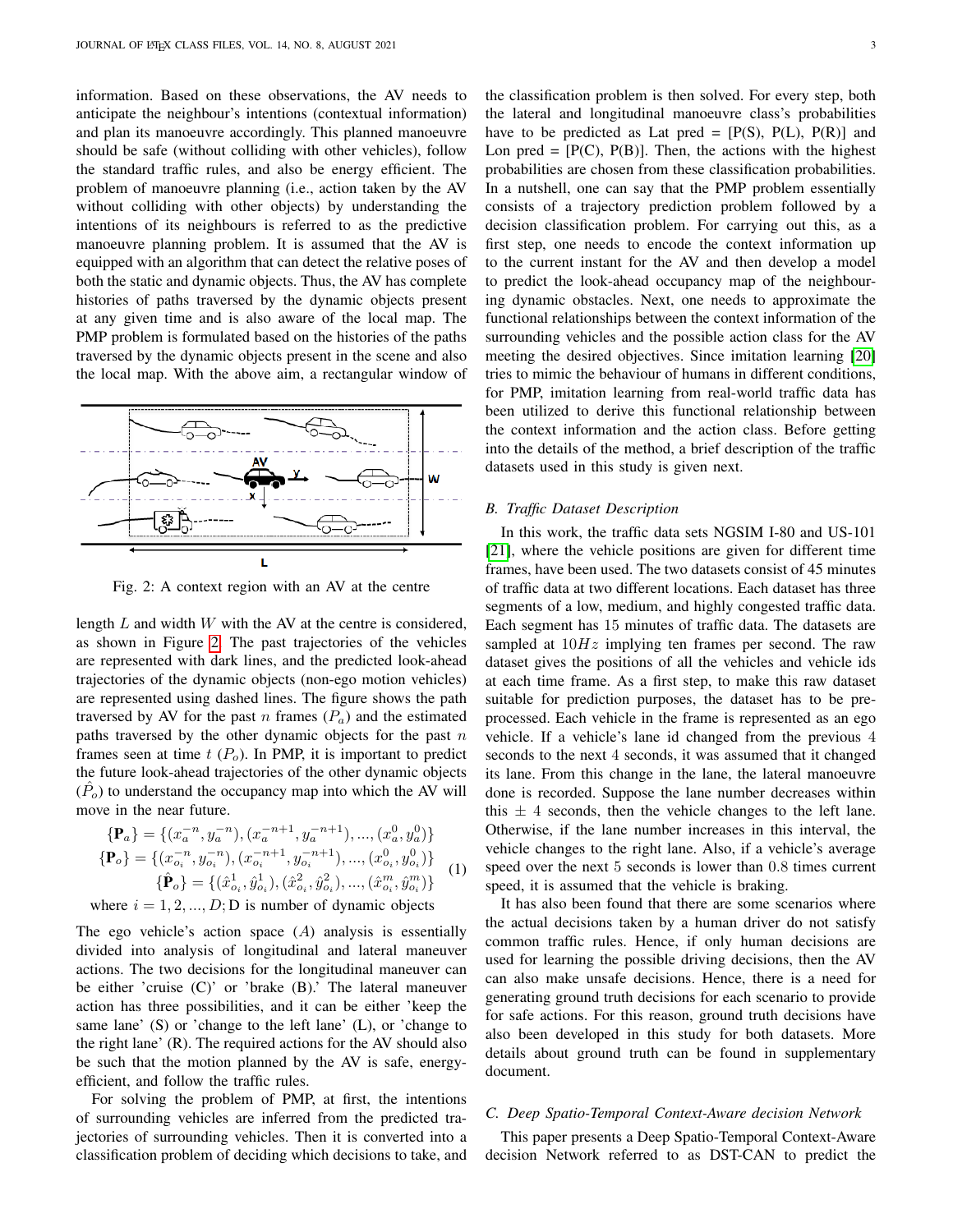motion planning actions required for an autonomous vehicle. The schematic diagram of the proposed DST-CAN using context-aware decision making using the PMP model is given in Figure[.3.](#page-4-0) Fig[.3](#page-4-0) shows that the overall scheme has three major blocks: viz., a perception block, a context generator block, and a CNN decision engine block. The perception engine block of AV detects and tracks other objects. The context generator block generates the current context and future occupancy maps of the neighbouring vehicles. As the final step, based on the above information, the CNN decision engine predicts the manoeuvre decisions which follows the traffic rule with minimum energy. The details of the workings of the different blocks are described next.

The perception engine in AV identifies the dynamic objects at the current instant and tracks the paths traversed by these objects, as shown in the first block of Figure[.3.](#page-4-0) After the perception engine block, DST-CAN essentially consists of two modules: a context-aware POM generation module using a look ahead predictor and a CNN-based action engine to relate the context frames and action classes. The contextaware POM generator uses the paths traversed by the AV and dynamic objects up to time  $t$  and generates their look-ahead trajectories (predictions) using a memory neuron network [\[11\]](#page-9-10), [\[10\]](#page-9-9). A context encoder then encodes these predicted trajectories into a probability occupancy density map. The resultant context and occupancy map frames are then used as inputs to a convolutional neural network to obtain the final motion planning decision (classification).

*1) Spatio-temporal Context and probabilistic occupancy map (POM) Generator:* The objective of the context and POM encoder is to generate a context and occupancy map in which the autonomous vehicle was present in the past. It also predicts the potential look-ahead trajectories of the other dynamic objects in the scene to understand the future intentions of these objects. The AV perception engine provides the path traversed by the AV (Pa) for n-frames and the paths traversed by the dynamic objects up to the current time frame (Po). Data-driven look-ahead prediction approaches have been widely used for prediction, such as recurrent neural networks [\[10\]](#page-9-9), long-short term memory networks [\[22\]](#page-9-21), [\[23\]](#page-10-0), and fuzzy neural networks [\[24\]](#page-10-1). Recently, it was shown that the MNN based approach [\[10\]](#page-9-9) is effective for look-ahead trajectory prediction than other state-of-the-art approaches.

Hence, in this paper, an MNN has been used and its training has been done with backpropagation in time similar to [\[10\]](#page-9-9) for look-ahead trajectory predictions. A series-parallel model is used for training, and a parallel-parallel model is used during testing to predict the look-ahead trajectories [\[25\]](#page-10-2). From the paths traversed by the dynamic objects  $({P_o})$ , changes in displacements in both  $x$  and  $y$  directions are computed. The inputs to the MNNs are  $\Delta x(t-1)$  and  $\Delta y(t-1)$ , and the outputs of the network are  $\Delta x(t)$  and  $\Delta y(t)$ . The MNN architecture used in the paper is shown in Figure. [4.](#page-4-1) Each layer has a network neuron (blank circle), and each network neuron has one memory neuron (dark circle). The net output by  $\phi_j^h(t)$  of the  $j^{th}$  network neuron in the hidden layer h is:

$$
\phi_j^h(t) = g^h \left( \sum_{k=1}^2 w_{kj}^i \psi_k^i(t) + \sum_{k=1}^2 f_{kj}^i v_k^i(t) \right) \tag{2}
$$

where,

- $\psi_k^i(t)$  is the output of the  $k^{th}$  network neuron in the input layer *i*. In our case,  $\psi_1^i(t) = \Delta \hat{x}_{t-1}$  and  $\psi_2^i(t) = \Delta \hat{y}_{t-1}$ .  $(x, y)$  is position of a vehicle.
- $g^h(.) = tanh(.)$  is the activation function of the network neurons present in the hidden layer.
- H is number of network neurons in hidden layer. In this work H=6.

The output of the memory neuron corresponding to the  $j<sup>th</sup>$ network neuron in the layer  $l$  is given by:

$$
v_j^j(t) = \alpha_j^l \psi_j^l(t-1) + (1 - \alpha_j^l) v_j^l(t-1)
$$
 (3)

where the  $\alpha$  is weight between each network neuron and memory neuron. The net output  $n_j^L(t)$  of the  $j^{th}$  network neuron in the last layer  $L$  is calculated as:

$$
\phi_j^L(t) = g^L \left( \sum_{k=1}^H w_{kj}^h \psi_{kj}^h(t) + \sum_{k=1}^H f_{kj}^h v_k^h(t) + \beta_j^L v_j^L(t) \right),\tag{4}
$$

where  $1 \leq j \leq 2$ . The inherent feedback connections in the memory neurons help in accurately capturing the dynamics. The network neurons in the hidden layer employ a bipolar sigmoidal activation function, and the output layer employs a linear activation function. The root mean square error function for predicting future positions during training the MNN is given as:

$$
RMSE = \frac{\sum_{n=1}^{N} \sqrt{\frac{\sum_{t=1}^{T_{H}} ||\mathbf{x}_{t}^{(n)} - \hat{\mathbf{x}}_{t}^{(n)}||^{2}}}{T_{H}}}
$$
(5)

where  $\mathbf{x}_t = [x(t), y(t)]$  and  $\hat{\mathbf{x}}_t = [\hat{x}(t), \hat{y}(t)]$  are ground truth and predicted positions respectively. N is the number of vehicles at time *t*. The network is trained using backpropagation through time algorithm as in [\[11\]](#page-9-10). One can find more details on the parallel-parallel implementation used to predict the future  $m$ -frames, and a comparison with other state-of-the-art method in [\[10\]](#page-9-9).

Next, the workings of the spatio-temporal context and POM encoder are described. This encoder converts the trajectories of AV and the other dynamic objects in the scene into a contextaware grid. For this purpose, the encoder divides the road segment of length  $L$  with AV at the centre into three tracks with equal widths. Further, it divides the road segment into  $p$ equal parts. A spatial context map is developed for every past time frame. Since the perception engine gives the distances to the other vehicles very accurately (using sensors like LiDAR), it can be assumed that uncertainty in distance estimation is much smaller compared to each grid length. The grid value on the road segment is set to one if a vehicle occupies the grid. Otherwise, it is set to zero. As a typical example, the spatial context map for the current instant is shown in Figure[.5a.](#page-4-2) The ego vehicle is shown in grey colour. Dynamic objects are shown in red colours. For red colour occupancy, the darker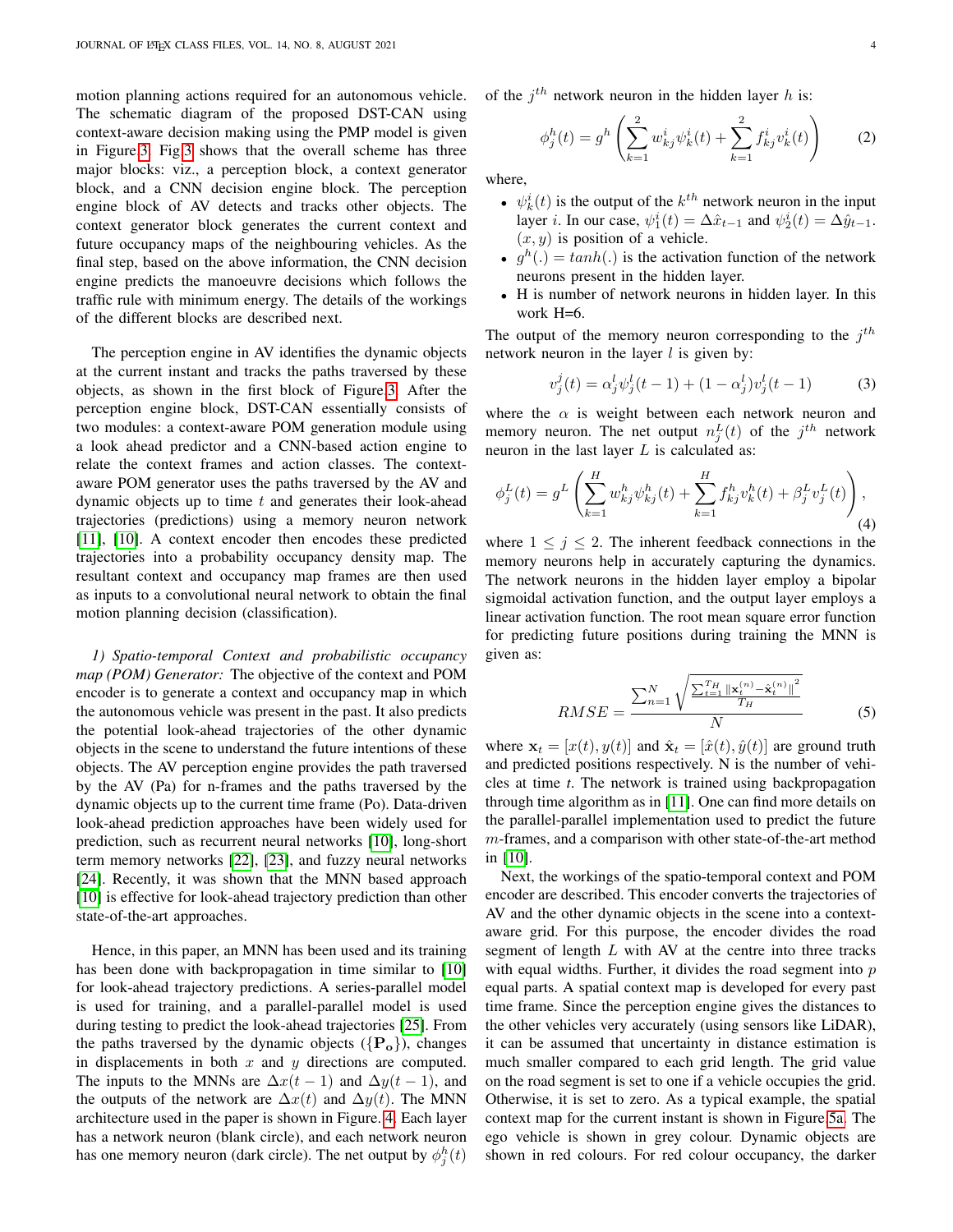<span id="page-4-0"></span>

Fig. 3: A Schematic diagram for PMP using Deep Spatio Temporal Context-Aware decision Network (DST-CAN)

<span id="page-4-1"></span>

Fig. 4: MNN architecture for look-ahead trajectory prediction

<span id="page-4-2"></span>

Fig. 5: Context and Probabilistic Occupancy Map (POM) embedding for different time steps

the colour, the higher is the probability of occupancy. There is uncertainty in the predicted positions of surrounding vehicles. The Root Mean Square Error (RMSE) for predictions is given in [\[10\]](#page-9-9). To develop a function that can capture the uncertainty well, RMSE for every second has been normalized based on

<span id="page-4-3"></span>

Fig. 6: Predicted position certainty over different prediction time horizon

the max error observed. Using this normalized error, a discrete graph showing how certainty reduces with time is shown in Figure[.6.](#page-4-3) A decaying function of time has been fitted to closely relate the uncertainty of prediction to create the POM. This decaying function shows how the certainty of prediction decreases with future time. This decaying function of time is calculated as given below:

<span id="page-4-5"></span>
$$
\mathbf{P}(t) = 0.47 + \sqrt{0.236 - 0.04 \left(\frac{t}{10.0}\right)}
$$
 (6)

where  $0 \le t \le 50$  is the time index. Based on their past trajectories, POMs are created for the future predicted positions of the surrounding vehicles present at the current instant in the occupancy grid map. The probability that a vehicle will be at the predicted location decreases exponentially with time. The difference in the position of a non-ego vehicle from frame  $(t - 1)$  to frame t is given as an input to the trained MNN. The MNN then outputs the next predicted change in the position. This predicted change in the position is added with the past position to get the next predicted position, as shown in equation [7.](#page-4-4)

<span id="page-4-4"></span>
$$
\hat{x}_{t+1} = x_t + \Delta \hat{x}_t \text{ and } \hat{y}_{t+1} = y_t + \Delta \hat{y}_t \tag{7}
$$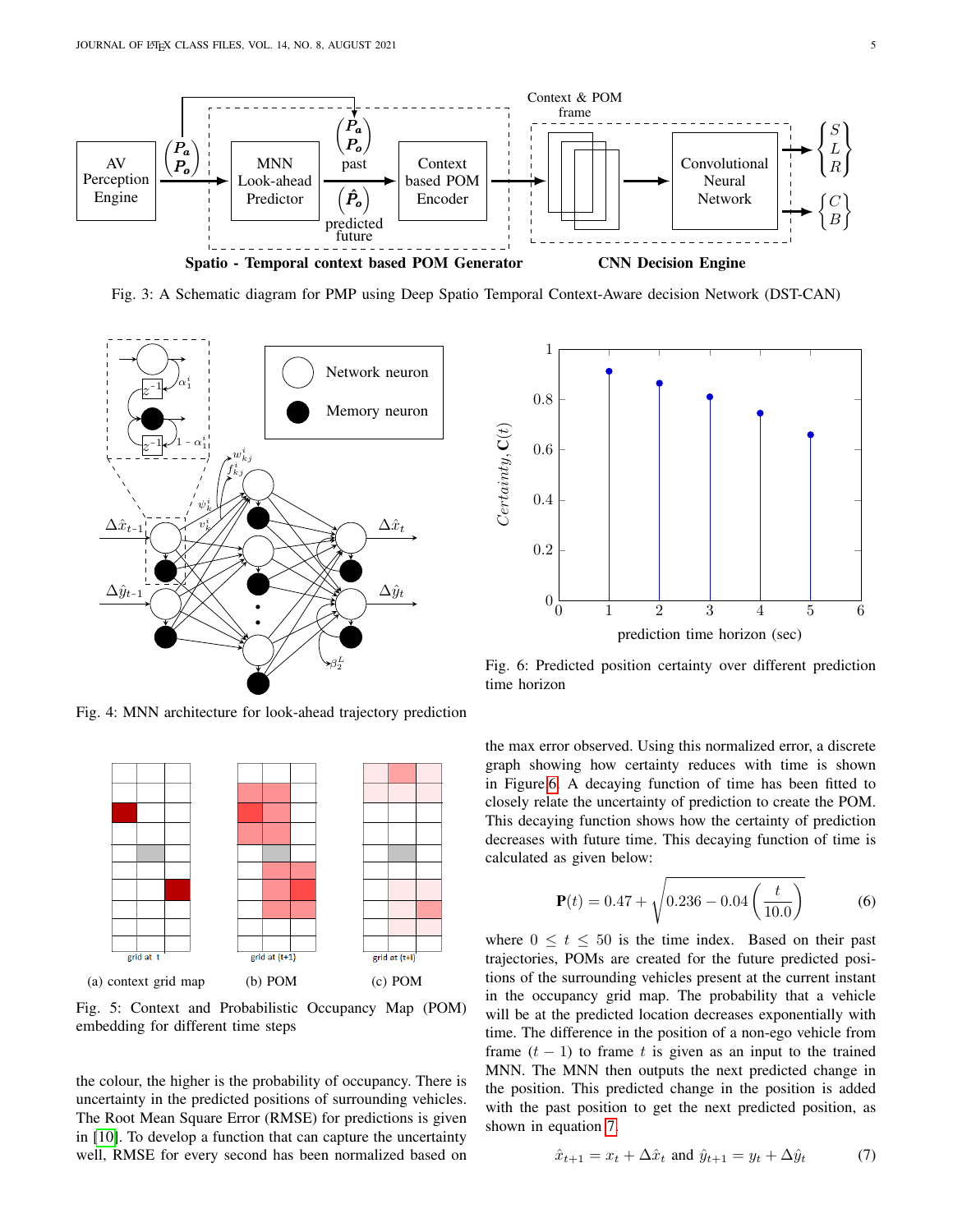<span id="page-5-1"></span>

Fig. 7: Context-aware grid formation and CNN decision engine for AV decision making

Algorithm 1 DST-CAN Context-aware grids generation pseudo code

- 1: **Inputs**: The set of past track history  $\{X_h\}_{i=1}^N$  where N is the number of surrounding vehicles detected by the sensors, pre-trained weights for Memory Neuron Network (MNN), current time step  $t$ , prediction horizon  $T$
- 2: Output: predicted maneuver M, encoded as a one-hot vector
- 3: **Initialize:**  $\mathcal{G}$  is a  $13 \times 3 \times 60$  array of zeros
- 4: Step 1: Obtain the *context-aware grid* G:
- 5: for  $i \leftarrow 1$  to  $N$  do
- 6: **for**  $\tau \leftarrow t 30$  to  $t + T$  do
- 7: if  $\tau \leq t$  then
- 8:  $\mathcal{G}(i, j, \tau) = 1.0$ , where  $(i, j)$  is the grid indices obtained using the relative position  $X_h$ of vehicle *i* w.r.t ego vehicle's position at time  $\tau$ . 9: else
- 10:  $\mathcal{G}(i, j, \tau) = \mathbf{P}(\tau)$ , where  $(i, j)$  is the grid indices obtained using the predicted position of vehicle *i* (from MNN), and  $P(\tau)$  is calculated using Eq. [6](#page-4-5)
- 11: end if
- 12: end for
- 13: end for
- 14: Step 2: Calculate the predicted maneuver M by passing the context aware grid  $G$  to the convolutional social pooling algorithm

The vehicle will be at that predicted position in the grid with a probability  $P(t)$  as given in equation [6](#page-4-5) and as shown in [5b.](#page-4-2) Since there is always uncertainty in a vehicle's future predicted position, it is assumed that the vehicle could be at any one of the eight surrounding grids encircled by the MNN predicted grid. It is anticipated that the vehicle could be at any one of the surrounding grids with a probability  $(1 - P(t))/8$  as shown in Fig[.5b](#page-4-2) for the first future frame. Once the first predicted location is found for one future instant, the model takes the change in location from the last time frame and passes that change to the MNN to get the new predicted location change for the second future frame. This new location calculated as a running sum will then have the probability of occupancy calculated according to equation [6](#page-4-5) as given by equation [8](#page-5-0) (shown in Fig[.5c\)](#page-4-2).

<span id="page-5-0"></span>
$$
\hat{x}_{t+(i+1)} = \hat{x}_{t+i} + \Delta \hat{x}_{t+i}
$$
 and  $\hat{y}_{t+(i+1)} = \hat{y}_{t+i} + \Delta \hat{y}_{t+i}$  (8)

where  $i = 1, 2, ..., (m-1)$ . A context-aware grid with POM is formed in this way, as shown left part of in Fig[.7](#page-5-1) for the rest of the prediction horizon. These spatio-temporal context-aware grid frames and POMs are given as input to a convolutional neural network to generate the manoeuvre decisions.

*2) Convolutional Neural Network Action Engine:* The spatio-temporal context and occupancy map information are embedded into context-aware grid frames and are used to determine the motion planning decisions. Here a convolutional neural network is used to find out the spatial relationships of these vehicles in every frame. The architecture used is shown in the right part of Figure[.7.](#page-5-1) The convolutional neural network employs two three-dimensional convolutional layers and one max-pooling layer. The leaky-ReLU activation function is used for the convolutional layers. The extracted features are flattened and passed through two fully connected networks. The softmax function output gives the probability distribution of lateral and longitudinal motion planning decisions. The mode with the highest probability is chosen as the final decision taken by the ego vehicle. The training is done with respect to the binary cross-entropy loss given in Eqn[.9.](#page-6-0) The training loss convergence graph for a 3-sec prediction horizon with and without regularization (as described in algorithm [2\)](#page-6-1) is given in Fig[.8.](#page-6-2) The data samples that give good results for the first epoch have been removed from the training dataset for further training for regularizing the training process. It has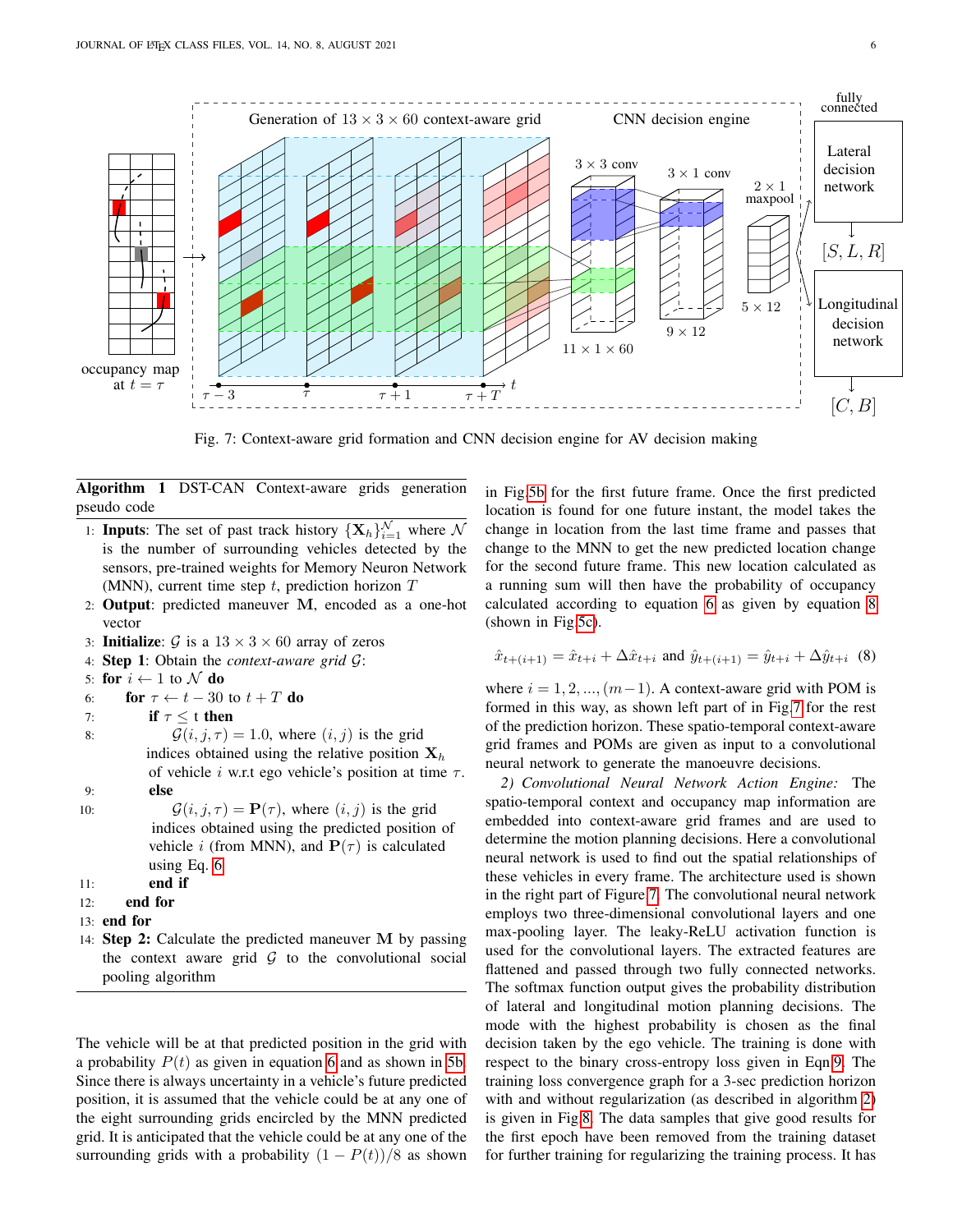# <span id="page-6-1"></span>Algorithm 2 DST-CAN training pseudo code

- 1: Input: Context Aware Spatio Temporal Grids for every instant as tensors with maneuver decisions (either Ground Truth (GT) decisions or human decisions) at that moment
- 2: Initialize: Convolutional Neural Network (CNN) with final output dimension of maneuver action classes and a blank list L for storing tensor indexes
- 3: Step 1: For first epoch, pass all tensors through CNN
- 4: for  $i \leftarrow 1$  to Total number of social tensors do
- 5: if predicted decision = actual decision (either GT decision or human decision) then
- 6: Save the tensor index  $i$  to the list L
- 7: end if
- 8: end for
- 9: Step 2: Remove the tensors in list L from training dataset and get new training dataset with remaining data
- 10: Step 3: Train the CNN with new training dataset
- 11: for  $i \leftarrow 1$  to E number of epochs do
- 12: **for**  $i \leftarrow 1$  to batch size **B** do
- 13: predict the maneuver action classes as probabili -ties and calculate the Binary Cross Entropy (BCE) loss  $\mathcal L$  as given in equation [9](#page-6-0)
- 14: end for
- 15: end for

been found that those samples overfit the DST-CAN model, as shown by the loss curve in Fig[.8.](#page-6-2)

<span id="page-6-2"></span>

Fig. 8: Network training error history

<span id="page-6-0"></span>
$$
\mathcal{L} = -\frac{1}{N} \sum_{i=1}^{N} y_i \log(p(y_i)) + (1 - y_i) \log(1 - p(y_i)) \tag{9}
$$

where  $y_i$  is the ground truth and  $p(y_i)$  is the predicted output.  $N$  is the total number of samples. The model is implemented in PyTorch [\[26\]](#page-10-3) and is trained using an RMSProp optimizer.

## III. PERFORMANCE EVALUATION OF DST-CAN

In this section, the performance evaluation results of DST-CAN using benchmark traffic data sets NGSIM I-80, and US-101 datasets [\[21\]](#page-9-20) are presented. Before presenting the performance results, details of the simulation setup for these studies are described, followed by the performance analysis of DST-CAN for different prediction horizons. Finally, the performance of DST-CAN using a 3-sec prediction horizon is compared with the earlier state-of-the-art approach of Convolutional Social Long-Short Term Memory (CS-LSTM) [\[17\]](#page-9-16) in terms of correct decision making.

#### *A. Simulation setup*

Publicly available NGSIM US-101 and I-80 datasets [\[21\]](#page-9-20) have been used for this study. The low and highly congested traffic data from both the datasets have been used for training and the medium congested data for testing. A summary of the details of the datasets is given in supplementary material. For constructing the spatio-temporal grids, the sensor range considered is 90 feet. Each processed data frame consists of vehicles in the range of  $\pm 90$  feet and two adjacent lanes of the ego vehicle. It is assumed that each lane is 15 feet wide. For prediction, 3 sec of past data is used. Three prediction time horizons consisting of 1 sec, 3 sec, and 5-sec were used to find the one that gave a better result. Most of the data in the datasets correspond to decision-making during cruising in the same lane. Since keeping the same lane manoeuvre is a major portion of the dataset, only a small portion (20%) of those maneuvers are taken for imitative driving model training. By doing this processing, the model can predict lane-changing and longitudinal maneuvers well.

This work here attempts to predict safe and fuel-efficient maneuvers in real scenarios. In this context, if one looks at some of the decisions taken by a human driver, it can be seen that it is not optimal for some situations. Hence ground truth (GT) decisions for every condition have been computed based on simple rule base. For example, to estimate the relative velocity of the vehicle in the front, the vehicle's position should be tracked for some time. If the front vehicle slows down and there is not enough space for safe driving, it is more reasonable to look for a lane-changing manoeuvre. It should also be checked that there is enough free space to change also be checked that there is enough free space to change safely for changing lanes. If at least two grids (i.e.,  $\sqrt{5}$  in L2 distance from the ego vehicle) are unoccupied on the adjacent lanes on both the forward and rear sides, it is safe to switch the lane. If there is enough space in front of the ego vehicle and the relative velocity of the front vehicle is the same or more than the ego vehicle, then it is safe to cruise on the same lane. If there is not enough space for cruising on the same lane, the ego vehicle should check for the availability of enough space for changing the lanes. If none of the adjacent lanes are free to move safely, then the ego vehicle should brake on the same lane. More details on ground truth decision generation and rules can be found in supplementary document.

Two DST-CAN models, DST-CAN-Imitation and DST-CAN-GT, have been trained to understand the importance of following standard traffic rules. DST-CAN-Imitation is trained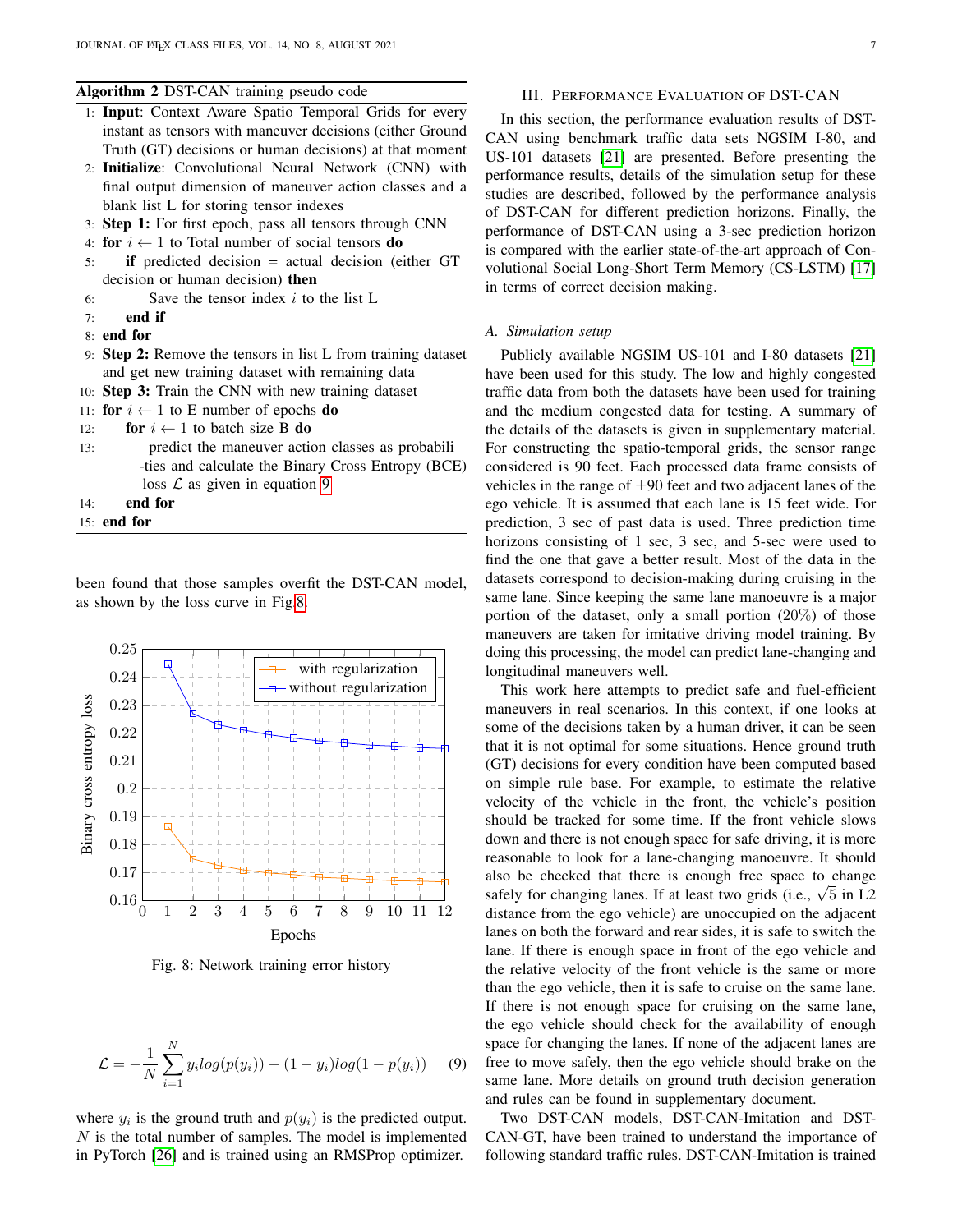with the actual human imitation data and DST-CAN-GT with the ground truth data.

# *B. Ablation Study*

The trained DST-CAN model has been evaluated using the moderate congestion traffic data. The model finally outputs the probability distribution of the control decisions. The output mode with the highest probability has been taken as the suggested action. That suggested action is given a value of 1.0, and all other actions are given 0.0 in the output vector for comparing with the action taken by a human driver. The suggested actions are compared with GT decisions as GT decisions follow the standard traffic rules. There are cases where the decisions taken by humans and GT decisions are conflicting. Since GT decisions are optimal for both safety and fuel efficiency, a comparison has been made with the GT decisions. The percentage of cases when predicted decisions by DST-CAN and GT decisions are the same are compared. Analytical metrics such as root mean squared error, negative log-likelihood, etc., show differences in the results compared to actual human decision data. However, in many cases, human decisions are not good enough, and many of the proposed network predicted decisions could be much better than the actual decisions that human drivers took at that condition. Thus, comparing with the analytical results makes a poor reflection of the model performance. Hence, the percentage of cases where the predicted decisions are the same as ground truth decisions are considered for comparison.

*1) Study on prediction horizon:* To find the prediction horizon that gives the best result, 1, 3, and 5-seconds horizons were chosen, and detailed studies were undertaken. The comparison results for different horizons are shown in Table [I.](#page-8-0) Consensus cases are those where actual human decisions are the same as the ground truth decisions. Conflict cases are those where the human decisions and ground truth decisions are different. In Table [I,](#page-8-0) the DST-CAN model is trained based only on human decisions. The accuracies for both the consensus and conflict cases are shown in Table [I.](#page-8-0) The results show that the 3 seconds prediction horizon is better than 1 second and 5 seconds prediction horizons. Hence, a 3 seconds prediction horizon is selected for comparison in this study.

*2) Analysis of conflicting cases:* In this section, the cases where the proposed model predicted a different manoeuvre than the actual decision taken by a human driver are analysed. In these cases, the proposed model predicted better control decisions (maneuvers) many times from correctly understanding the behaviours of the surrounding vehicles from their past and the predicted future trajectories. Some of these conditions for mismatching maneuvers are shown in Fig[.9.](#page-8-1) The ego vehicle is at the centre of the heat map, as shown by the yellow vehicle. The heat maps of Fig[.9](#page-8-1) show the probabilistic occupancy maps of the surrounding vehicles for the immediate next frame. The red dots show the actual trajectories taken by the surrounding cars for ten future frames projected on the heat map to understand the best decision to be taken by the ego vehicle at that instant.

The maneuvers are encoded as one-hot vectors. In Fig[.9a,](#page-8-1) one probabilistic occupancy grid map is shown. Here DST- CAN predicts an decision that requires it to cruise on the same lane. However, the actual human action taken is braking and changing to the left lane. It may be noted that there is not enough space on the rear side to change to the left lane safely. There is a high chance of collision with another vehicle in the left lane, as can be seen from the red dots on Fig[.9a.](#page-8-1) Hence, in this case, the human decision is *unsafe and inefficient*. In this condition, DST-CAN predicts a much better *safe and efficient decision*. In fig[.9b,](#page-8-1) another prediction case is shown. Here the model predicts an action to cruise on the same lane. The human driver decided to slow down and move to the left lane. In this case, going to the left lane is *safe but not fuel-efficient* as the lane in front is free to move. Here DST-CAN's predicted decision is both *safe and fuel-efficient* since there is no need for braking. For the scenario shown in Fig[.9c,](#page-8-1) there will be some space in the left lane to move after some time. Nevertheless, moving to the left lane is not very safe as vehicles are in the rear and forward end of the left lane. Here following the same lane is *much safer and more fuel-efficient*. There are a few cases where predicted maneuvers based on the DST-CAN are not that good. For example, in Fig[.9d,](#page-8-1) the human decision is to change to the left lane and cruise. DST-CAN decided to slow down on the same lane. However, one can see from the heat map that cruising on the same lane is the best fuel-efficient manoeuvre.

The reason behind the poor prediction in a few cases is due to that the DST-CAN model proposes a local predictive path planning for an autonomous vehicle. Here global path planning is not of primary concern because the destinations of surrounding vehicles are not known. Sometimes, some surrounding vehicles may maneuver like changing lanes to leave the highway and go to a particular place. The model cannot figure out these conditions very well as it gets trained on such inaccurate data and tries to predict a different decision from the ground truth. These inaccurate data samples cannot be easily removed from the training dataset. For e.g., the vehicle may change lanes to exit a specific highway section without the presence of any surrounding vehicles. The presence of such training samples may affect the generalization ability of the network.

#### *C. Performance Comparison*

In this section, we compare the performance of DST-CAN trained using human imitation decisions and ground truth decision with state-of-the-art approach in the literature [\[17\]](#page-9-16). The past 3 second of trajectory history in the sensing region is used by both DST-CAN and CS-LSTM for predicting the manoeuvre decision. For the implementation of [\[17\]](#page-9-16) [\(here\),](https://github.com/nachiket92/conv-social-pooling) only the model up to lateral and longitudinal manoeuvre prediction has been taken. For training, the model in [\[17\]](#page-9-16), only low and highly congested traffic data is used. The medium congested data is applied for evaluation. For a fair comparison, two models of CS-LSTM [\[17\]](#page-9-16) are trained. One CS-LSTM model is trained with human decisions, and the other model with ground truth decisions.

From the ground truth decisions at every time step, the cases where human decisions and ground truth decisions are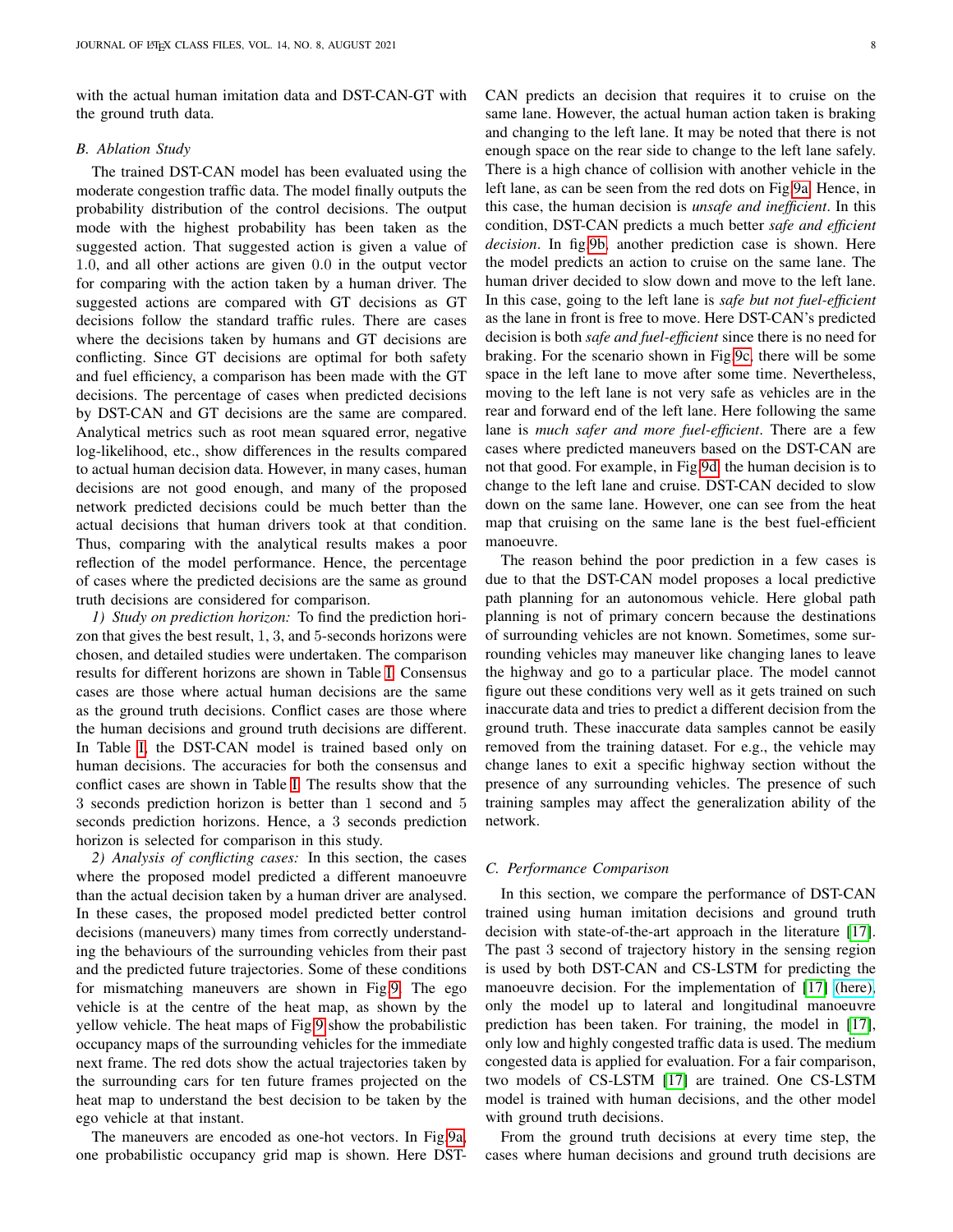<span id="page-8-0"></span>

| Prediction horizon         | Lateral Consensus cases<br>accuracy $(\% )$ | Lateral Conflict cases<br>accuracy (%) | Longitudinal Consensus cases<br>$\alpha$ ccuracy $(\%)$ | Longitudinal Conflict cases<br>accuracy $(\% )$ |
|----------------------------|---------------------------------------------|----------------------------------------|---------------------------------------------------------|-------------------------------------------------|
| 1 sec                      | 99.62                                       | 13.79                                  | 95.14                                                   | 32.31                                           |
| $\overline{3 \text{ sec}}$ | 99.67                                       | 13.85                                  | 95.35                                                   | 32.81                                           |
| $\overline{5}$ sec         | 99.64                                       | $13.61\,$                              | 95.24                                                   | 32.35                                           |

TABLE I: Prediction accuracies for different time horizons

<span id="page-8-1"></span>

Fig. 9: Heat maps of different prediction scenarios

<span id="page-8-2"></span>

| Training data used   | Lateral Consensus cases<br>DST-CAN(our) | CS-LSTM   | Lateral Conflict cases<br>DST-CAN(our) | CS-LSTM | Longitudinal Consensus cases<br>DST-CAN(our) | CS-LSTM | Longitudinal Conflict cases<br>DST-CAN(our) | CS-LSTM |
|----------------------|-----------------------------------------|-----------|----------------------------------------|---------|----------------------------------------------|---------|---------------------------------------------|---------|
| Human imitation data | $99.67~\%$                              | $99.45\%$ | 13.85 $%$                              | 8.79%   | $95.35\%$                                    | 94.72%  | 32.81 $%$                                   | 26.44%  |
| Ground truth data    | 99.69%                                  | 98.11%    | 99.82%                                 | 78.67%  | $99.92\%$                                    | 97.95%  | $99.95\%$                                   | 87.83%  |

TABLE II: Percentage accuracy comparison for Deep Spatio Temporal Context-Aware decision Network vs. CS-LSTM

<span id="page-8-3"></span>

| <b>CS-LSTM</b> prediction |           |              |               |               |              |  |                      | <b>DST-CAN</b> prediction |              |               |        |      |
|---------------------------|-----------|--------------|---------------|---------------|--------------|--|----------------------|---------------------------|--------------|---------------|--------|------|
| <b>GT</b> decision        | Same lane | Take<br>left | Take<br>right | <b>Cruise</b> | <b>Brake</b> |  | <b>GT</b> decision   | Same lane                 | Take<br>left | Take<br>right | Cruise | Bra  |
| Same lane                 | 86679     | 616          | 3145          |               |              |  | Same lane            | 89604                     | 582          | 254           |        |      |
| <b>Take</b><br>left       | 46952     | 104501       | 3733          | $\Omega$      |              |  | Take<br>left         |                           | 155185       |               |        |      |
| <b>Take</b><br>right      | 47648     | 858          | 188516        | $\Omega$      |              |  | <b>Take</b><br>right |                           |              | 237018        |        |      |
| Cruise                    |           |              |               | 303517        | 7287         |  | <b>Cruise</b>        |                           |              |               | 310698 | 10   |
| <b>Brake</b>              |           |              |               | 74841         | 289404       |  | Brake                |                           |              |               | 664    | 363. |

|                      |           |              | <b>CS-LSTM</b> prediction |               |              |                      | <b>DST-CAN</b> prediction |              |                      |               |              |
|----------------------|-----------|--------------|---------------------------|---------------|--------------|----------------------|---------------------------|--------------|----------------------|---------------|--------------|
| decision             | Same lane | Take<br>left | Take<br>right             | <b>Cruise</b> | <b>Brake</b> | <b>GT</b> decision   | Same lane                 | Take<br>left | <b>Take</b><br>right | <b>Cruise</b> | <b>Brake</b> |
| ıme lane             | 86679     | 616          | 3145                      |               |              | Same lane            | 89604                     | 582          | 254                  |               |              |
| <b>Take</b><br>left  | 46952     | 104501       | 3733                      |               |              | <b>Take</b><br>left  |                           | 155185       |                      |               | 0            |
| <b>Take</b><br>right | 47648     | 858          | 188516                    |               | 0            | <b>Take</b><br>right |                           |              | 237018               | $\theta$      | 0            |
| Cruise               |           |              |                           | 303517        | 7287         | Cruise               |                           |              |                      | 310698        | 106          |
| <b>Brake</b>         |           |              |                           | 74841         | 289404       | <b>Brake</b>         |                           |              |                      | 664           | 363581       |

|  |  |  |  | a) Confusion matrix for CS-LSTM |
|--|--|--|--|---------------------------------|
|--|--|--|--|---------------------------------|

b) Confusion matrix for DST-CAN

TABLE III: Performance comparison based on confusion matrix for conflict scenarios for DST-CAN and CS-LSTM

<span id="page-8-4"></span>

| <b>CS-LSTM</b> prediction |           |              |               |               |              |                    | <b>DST-CAN</b> prediction |              |               |               |              |
|---------------------------|-----------|--------------|---------------|---------------|--------------|--------------------|---------------------------|--------------|---------------|---------------|--------------|
| <b>GT</b> decision        | Same lane | Take<br>left | Take<br>right | <b>Cruise</b> | <b>Brake</b> | <b>GT</b> decision | Same lane                 | Take<br>left | Take<br>right | <b>Cruise</b> | <b>Brake</b> |
| Same lane                 | 2405634   | 13781        | 30158         |               |              | Same lane          | 2443422                   | 5059         | 1092          |               |              |
| <b>Take</b><br>left       | 1149      | 2851         | 93            |               | $\Omega$     | Take<br>left       |                           | 4093         | $\Omega$      |               |              |
| <b>Take</b><br>right      | 1419      |              | 2838          |               | $\Omega$     | Take<br>right      |                           |              | 4263          |               |              |
| <b>Cruise</b>             |           |              |               | 2038301       | 14878        | Cruise             |                           |              |               | 2052489       | 690          |
| <b>Brake</b>              |           |              |               | 31570         | 180780       | <b>Brake</b>       |                           |              |               | 271           | 212079       |

a) Confusion matrix for CS-LSTM b) Confusion matrix for DST-CAN

TABLE IV: Performance comparison based on confusion matrix for consensus scenarios for DST-CAN and CS-LSTM

different have been found. Since ground truth decisions are optimal for both safety and fuel efficiency, these are used for comparison. It has been found that the DST-CAN can predict better decisions than CS-LSTM [\[17\]](#page-9-16). Table [II](#page-8-2) shows a comparison of the results. From the table, it is clear that for the consensus cases, the performance of DST-CAN is slightly better than the CS-LSTM. It has been found that conflicting cases are those where safety is of significant importance. DST-CAN performs much better than CS-LSTM for conflicting cases. For the model trained with ground truth decisions, there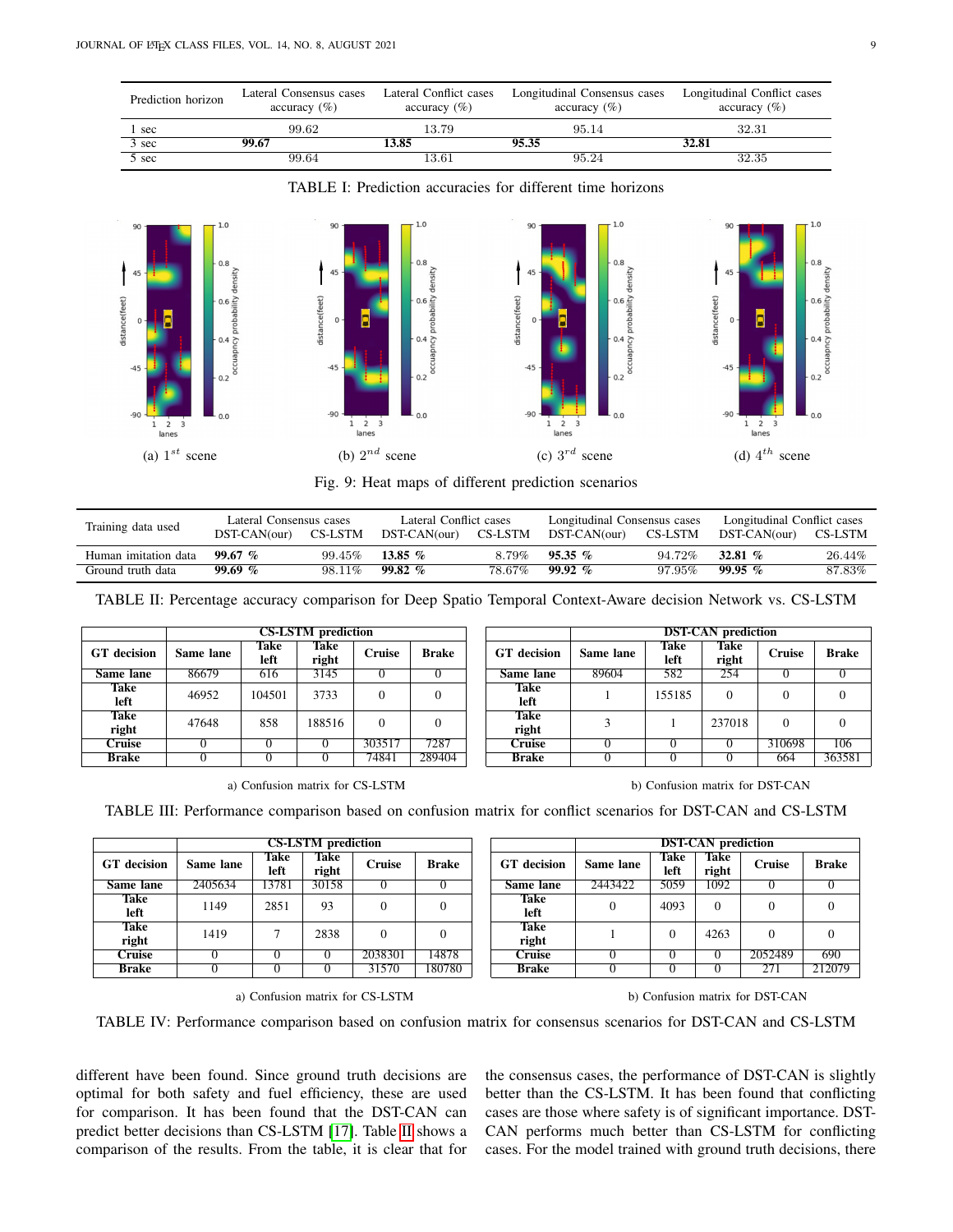is a 21.15 % and 12.12% improvement in making correct decisions for conflicting cases for lateral and longitudinal cases, respectively. There are 5.06% and 6.37% improvements for lateral and longitudinal decisions for a model trained with human decisions. Class-wise maneuver predictions are also shown to understand the significance of the proposed model. Table [III](#page-8-3) show the different class-wise predictions for conflicting cases for DST-CAN and CS-LSTM models trained with ground truth decisions. Those tables show the number of samples that are classified in the corresponding classes. From the lane-changing maneuvers, it is clear that DST-CAN performed much better than CS-LSTM. CS-LSTM predicts the decision of following the same lane for many scenes where it should actually predict changing lanes, as it can be seen from Table [III.](#page-8-3) The tables clearly show that DST-CAN predicts fewer misclassifications than the CS-LSTM model. Similarly, Table [IV](#page-8-4) show misclassifications for consensus cases. From tables for consensus cases, it is clear that even with an imbalance in the number of samples for different decisions classes, the self-regulation in learning of DST-CAN helps in better performance than CS-LSTM. From the study, one can say that the proposed DST-CAN accurately predicts safe and efficient lateral and longitudinal decisions based on real traffic conditions.

## IV. CONCLUSIONS

This paper has presented a novel Deep Spatio Temporal Context-Aware decision Network (DST-CAN), for predictive manoeuvre planning for autonomous vehicles. The surrounding vehicles' past, present, and accurately predicted future trajectories have been encoded into a context grid in a probabilistic manner. From these encoding, safe and fuel-efficient maneuvers for an AV are predicted. Based on the studies, it was found that human decisions are not safe and fuel-efficient for many scenarios. Hence, to ensure the above ground truth decisions have been developed and are employed for comparison with the earlier proposed CS-LSTM method. From the ablation study of prediction horizons, it has been found that a 3sec prediction horizon gives the best result. The study results also show that DST-CAN shows a 21.15% improvement the number of correct lateral decisions and 12.12% improvement for correct longitudinal decisions compared to CS-LSTM. The results clearly indicate the importance of predicting other vehicles' intentions for good motion planning decisions.

## ACKNOWLEDGMENTS

This work has been funded by the Wipro-IISc Research Innovation Network (WIRIN), India.

- <span id="page-9-0"></span>[1] P. Voigtlaender, M. Krause, A. Osep, J. Luiten, B. B. G. Sekar, A. Geiger, and B. Leibe, "Mots: Multi-object tracking and segmentation," in *Proceedings of the IEEE/CVF Conference on Computer Vision and Pattern Recognition (CVPR)*, June 2019.
- <span id="page-9-1"></span>[2] E. Baser, V. Balasubramanian, P. Bhattacharyya, and K. Czarnecki, "Fantrack: 3d multi-object tracking with feature association network," in *2019 IEEE Intelligent Vehicles Symposium (IV)*, 2019, pp. 1426–1433.
- <span id="page-9-2"></span>[3] C. Luo, X. Yang, and A. Yuille, "Exploring simple 3d multi-object tracking for autonomous driving," in *Proceedings of the IEEE/CVF International Conference on Computer Vision (ICCV)*, October 2021, pp. 10 488–10 497.
- <span id="page-9-3"></span>[4] W. Zhang, H. Zhou, S. Sun, Z. Wang, J. Shi, and C. C. Loy, "Robust multi-modality multi-object tracking," in *Proceedings of the IEEE/CVF International Conference on Computer Vision (ICCV)*, October 2019.
- <span id="page-9-4"></span>[5] A. T. McCartt, V. S. Northrup, and R. A. Retting, "Types and characteristics of ramp-related motor vehicle crashes on urban interstate roadways in northern virginia," *Journal of Safety Research*, vol. 35, no. 1, pp. 107–114, 2004.
- <span id="page-9-5"></span>[6] U. D. o. T. National Highway Traffic Safety Administration, "Analysis of lane-change crashes and near-crashes," 2009.
- <span id="page-9-6"></span>[7] S. H. Park, B. Kim, C. M. Kang, C. C. Chung, and J. W. Choi, "Sequence-to-sequence prediction of vehicle trajectory via lstm encoderdecoder architecture," in *2018 IEEE Intelligent Vehicles Symposium (IV)*, 2018, pp. 1672–1678.
- <span id="page-9-7"></span>[8] L. Hou, L. Xin, S. E. Li, B. Cheng, and W. Wang, "Interactive trajectory prediction of surrounding road users for autonomous driving using structural-lstm network," *IEEE Transactions on Intelligent Transportation Systems*, vol. 21, no. 11, pp. 4615–4625, 2020.
- <span id="page-9-8"></span>[9] A. Zyner, S. Worrall, and E. Nebot, "Naturalistic driver intention and path prediction using recurrent neural networks," *IEEE Transactions on Intelligent Transportation Systems*, vol. 21, no. 4, pp. 1584–1594, 2020.
- <span id="page-9-9"></span>[10] N. Rao and S. Sundaram, "Spatio-temporal look-ahead trajectory prediction using memory neural network," in *2021 International Joint Conference on Neural Networks (IJCNN)*, 2021, pp. 1–8.
- <span id="page-9-10"></span>[11] P. Sastry, G. Santharam, and K. Unnikrishnan, "Memory neuron networks for identification and control of dynamical systems," *IEEE transactions on neural networks*, vol. 5, no. 2, pp. 306–319, 1994.
- <span id="page-9-11"></span>[12] Y. Zhang, W. Wang, R. Bonatti, D. Maturana, and S. Scherer, "Integrating kinematics and environment context into deep inverse reinforcement learning for predicting off-road vehicle trajectories," *arXiv preprint arXiv:1810.07225*, 2018.
- <span id="page-9-12"></span>[13] D. Choi, T.-H. An, K. Ahn, and J. Choi, "Future trajectory prediction via rnn and maximum margin inverse reinforcement learning," in *2018 17th IEEE International Conference on Machine Learning and Applications (ICMLA)*. IEEE, 2018, pp. 125–130.
- <span id="page-9-13"></span>[14] P. Wang, C.-Y. Chan, and A. de La Fortelle, "A reinforcement learning based approach for automated lane change maneuvers," in *2018 IEEE Intelligent Vehicles Symposium (IV)*, 2018, pp. 1379–1384.
- <span id="page-9-14"></span>[15] C. Chen, J. Qian, H. Yao, J. Luo, H. Zhang, and W. Liu, "Towards comprehensive maneuver decisions for lane change using reinforcement learning," 2018.
- <span id="page-9-15"></span>[16] D. Lee, Y. P. Kwon, S. McMains, and J. K. Hedrick, "Convolution neural network-based lane change intention prediction of surrounding vehicles for acc," in *2017 IEEE 20th International Conference on Intelligent Transportation Systems (ITSC)*, 2017, pp. 1–6.
- <span id="page-9-16"></span>[17] N. Deo and M. M. Trivedi, "Convolutional social pooling for vehicle trajectory prediction," in *Proceedings of the IEEE Conference on Computer Vision and Pattern Recognition Workshops*, 2018, pp. 1468–1476.
- <span id="page-9-17"></span>[18] A. Alahi, K. Goel, V. Ramanathan, A. Robicquet, L. Fei-Fei, and S. Savarese, "Social lstm: Human trajectory prediction in crowded spaces," in *Proceedings of the IEEE conference on computer vision and pattern recognition*, 2016, pp. 961–971.
- <span id="page-9-18"></span>[19] B. Mersch, T. Höllen, K. Zhao, C. Stachniss, and R. Roscher, "Maneuver-based trajectory prediction for self-driving cars using spatiotemporal convolutional networks," in *2021 IEEE/RSJ International Conference on Intelligent Robots and Systems (IROS)*, 2021, pp. 4888–4895.
- <span id="page-9-19"></span>[20] M. Bojarski, D. D. Testa, D. Dworakowski, B. Firner, B. Flepp, P. Goyal, L. D. Jackel, M. Monfort, U. Muller, J. Zhang, X. Zhang, J. Zhao, and K. Zieba, "End to end learning for self-driving cars," *CoRR*, vol. abs/1604.07316, 2016.
- <span id="page-9-20"></span>[21] J. Colyar and J. Halkias, "Us highway 101 dataset," *Federal Highway Administration (FHWA), Tech. Rep. FHWA-HRT-07-030*, 2007.
- <span id="page-9-21"></span>[22] A. Zyner, S. Worrall, J. Ward, and E. Nebot, "Long short term memory for driver intent prediction," in *2017 IEEE Intelligent Vehicles Symposium (IV)*. IEEE, 2017, pp. 1484–1489.